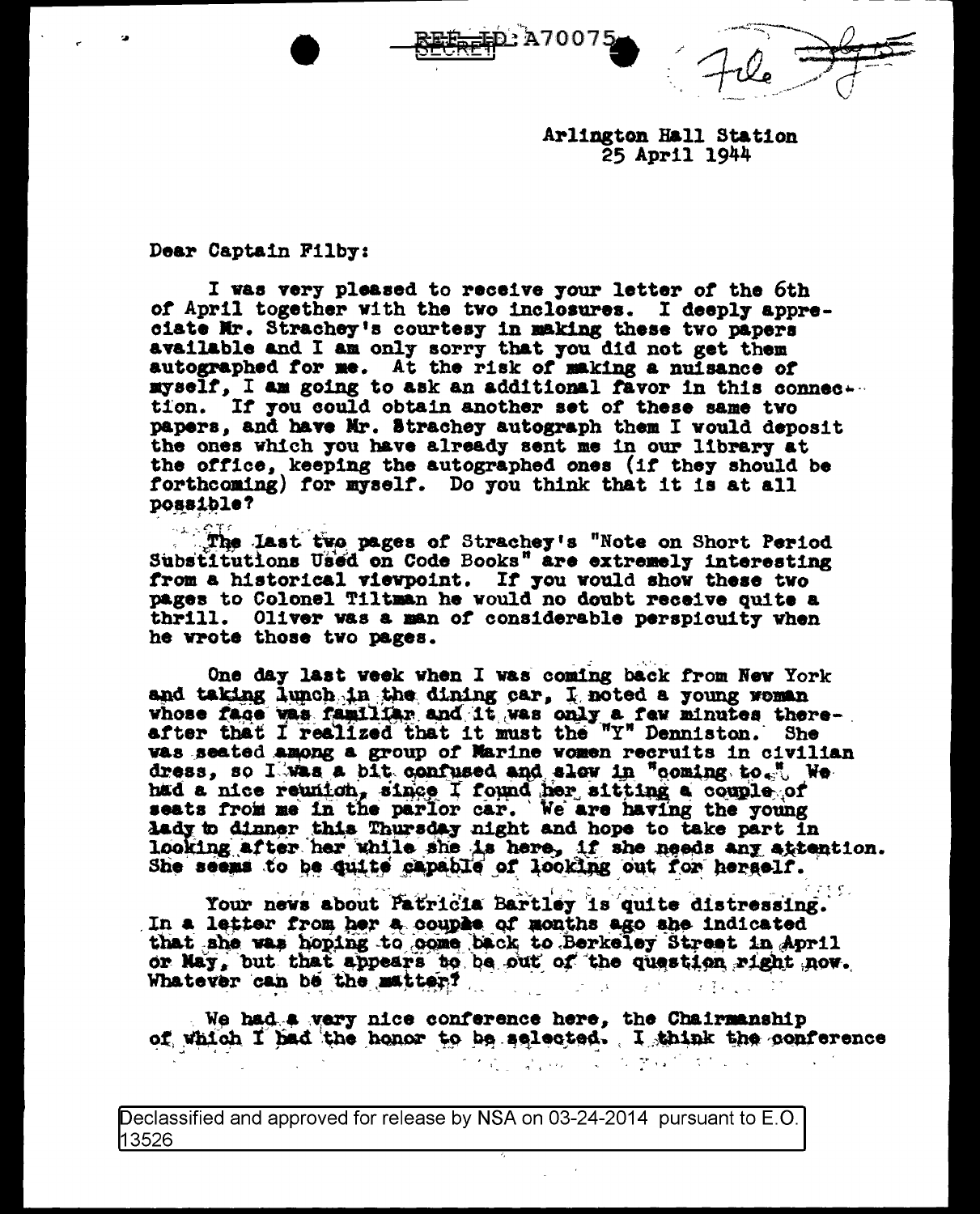was quite successful and in addition to making and renewing valuable acquaintances, important results may be expected to flow from it. 

<u>न्हितको </u>

By this time no doubt you will have had a visit or two from Captain Fried. He appears to be most enthusiastic about his assignment and I hope you will all find him an able, courteous, and very cooperative representative.

Underground channels tell me that there is a possibility that Cmdr. Denniston may be coming over here later on. I very much hope that this will be so for it would be nice to have another visit from him.

Don't worry too much about trying to get a copy of "Loopy Limericks"; it is not important enough to put anybody to any trouble. i Agus  $\mathbb{R}^n$  $\label{eq:2.1} \mathcal{L}=\mathcal{L}(\mathcal{L}^{(1)})\otimes\mathcal{L}(\mathcal{L}^{(2)})$ 

Thank you for your very good wishes. Mrs. Friedman joins me in sending cordial greetings to you.  $\label{eq:R1} \frac{1}{\left(1-\frac{1}{\lambda}\right)^{2}}\leq \frac{1}{\lambda}\sum_{\substack{\lambda\in\mathbb{Z}^3\\ \lambda\in\mathbb{Z}^3}}\frac{1}{\lambda}\leq \frac{1}{\lambda}\sum_{\substack{\lambda\in\mathbb{Z}^3\\ \lambda\in\mathbb{Z}^3}}\frac{1}{\lambda}\sum_{\substack{\lambda\in\mathbb{Z}^3\\ \lambda\in\mathbb{Z}^3}}\frac{1}{\lambda}\sum_{\substack{\lambda\in\mathbb{Z}^3\\ \lambda\in\mathbb{Z}^3}}\frac{1}{\lambda}\sum_{\substack{\lambda\in\mathbb{$ 

Sincerely yours,

 $\mathcal{L}^{\mathcal{L}}(\mathbf{X},\mathbf{X})$  and  $\mathcal{L}^{\mathcal{L}}(\mathbf{X},\mathbf{X})$  . Then

 $\mathcal{L}_{\text{max}}$  and  $\mathcal{L}_{\text{max}}$ 

1,<br>Captain P. W. Filby<br>Captain P. W. Filby Berkeley Street London

 $\sim 10^{-11}$ 

 $\label{eq:2.1} \mathcal{L}(\mathcal{C}) = \mathcal{L}(\mathcal{C}) = \mathcal{L}(\mathcal{C}) = \mathcal{L}(\mathcal{C}) = \mathcal{C}(\mathcal{C})$ 

 $\mathcal{L}_{\text{max}}$  and  $\mathcal{L}_{\text{max}}$ ing<br>Samuel College<br>Samuel College College  $\mathcal{L}^{\text{max}}_{\text{max}}$  ,  $\mathcal{L}^{\text{max}}_{\text{max}}$ ka sa pana  $\mathcal{L}(\mathcal{D}) = \mathcal{D}(\mathcal{D})$ 

 $\label{eq:2.1} \frac{1}{2} \int_{\mathbb{R}^3} \left| \frac{1}{\sqrt{2}} \left( \frac{1}{\sqrt{2}} \right) \right|^2 \, d\mathbf{x} = \frac{1}{2} \int_{\mathbb{R}^3} \left| \frac{1}{\sqrt{2}} \left( \frac{1}{\sqrt{2}} \right) \right|^2 \, d\mathbf{x} = \frac{1}{2} \int_{\mathbb{R}^3} \left| \frac{1}{\sqrt{2}} \right|^2 \, d\mathbf{x} = \frac{1}{2} \int_{\mathbb{R}^3} \left| \frac{1}{\sqrt{2}} \right|^2 \, d\mathbf{x}$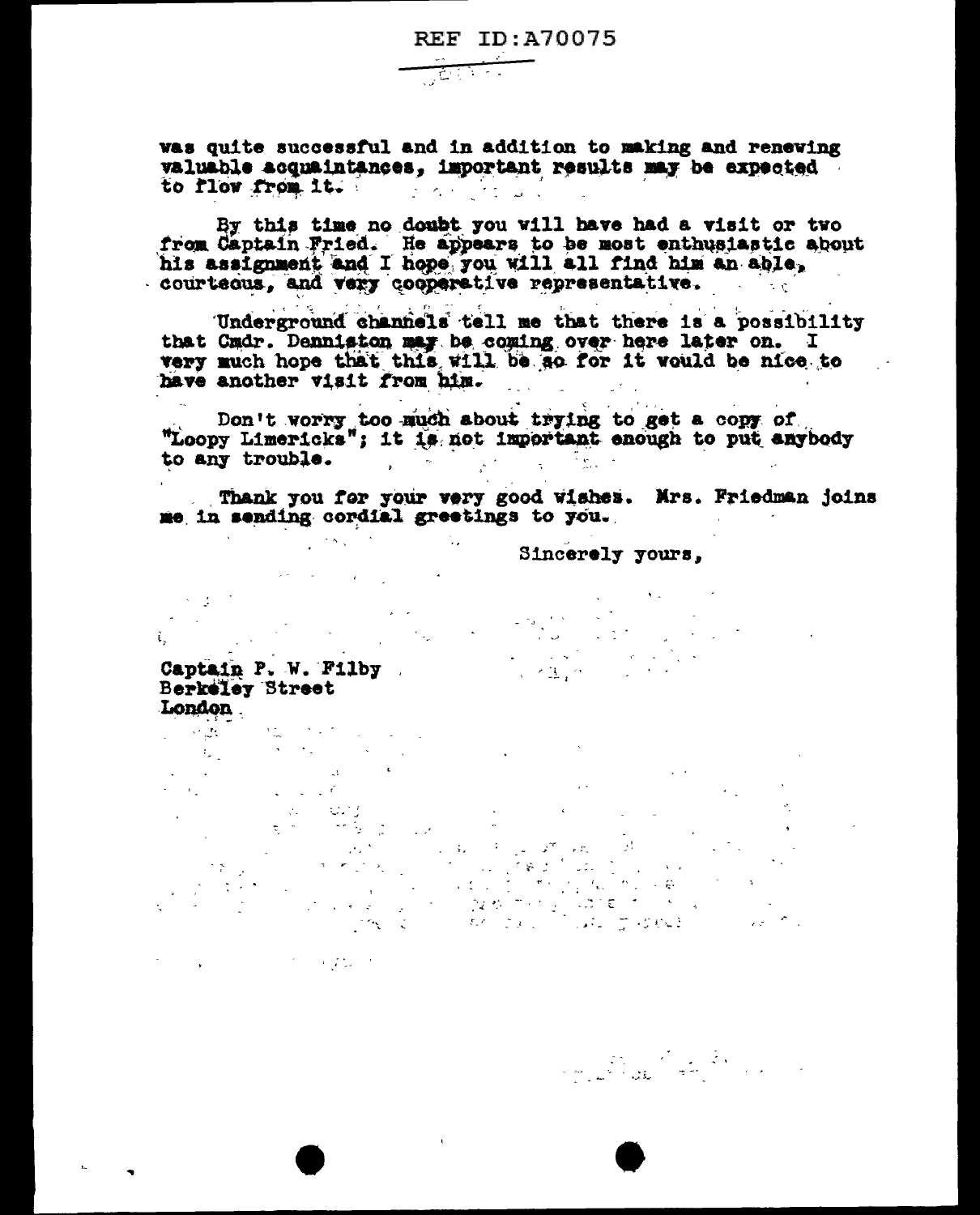

Berkeley Street, London,<br>W.l.

6th April. 1944.

Dear Mr. Friedman.

I

Very many thanks for your letter of 28th February, 1944.

I hope your conference was successful and that Mrs. Friedman was not unduly tired by the numerous engagements which inevitably occur from visits of your British friends. Certainly, if Mrs. Friedman looked after your visitors as perfectly as on 'the occasion of my visit she must have been tired.

. As for Barbara and Girton! Girton and Cambridge will still exist after the war and I expect  $I$  too shall return, so that my offer will always stand. Perhaps Commander Denniston's daughter will influence Barbara!

Patricia is far from well. She went up to oxford to aomplete her degree, but alas, she had to return home and is now living the life of a semi invalid. I understand that her fiance is due to arrive in England in the.summer, but in any case I fear that her return to Berkeley Street is unlikely, at least for the next few months.

As you will see I enclose Mr. Strachey's works. When I first mentioned tham to Commander Denniston Mr. Strachey was ill and on his return he gladly gave permission for two copies to be sent to you. He asked me to say that they were now quite out of date and that you would of course realise

I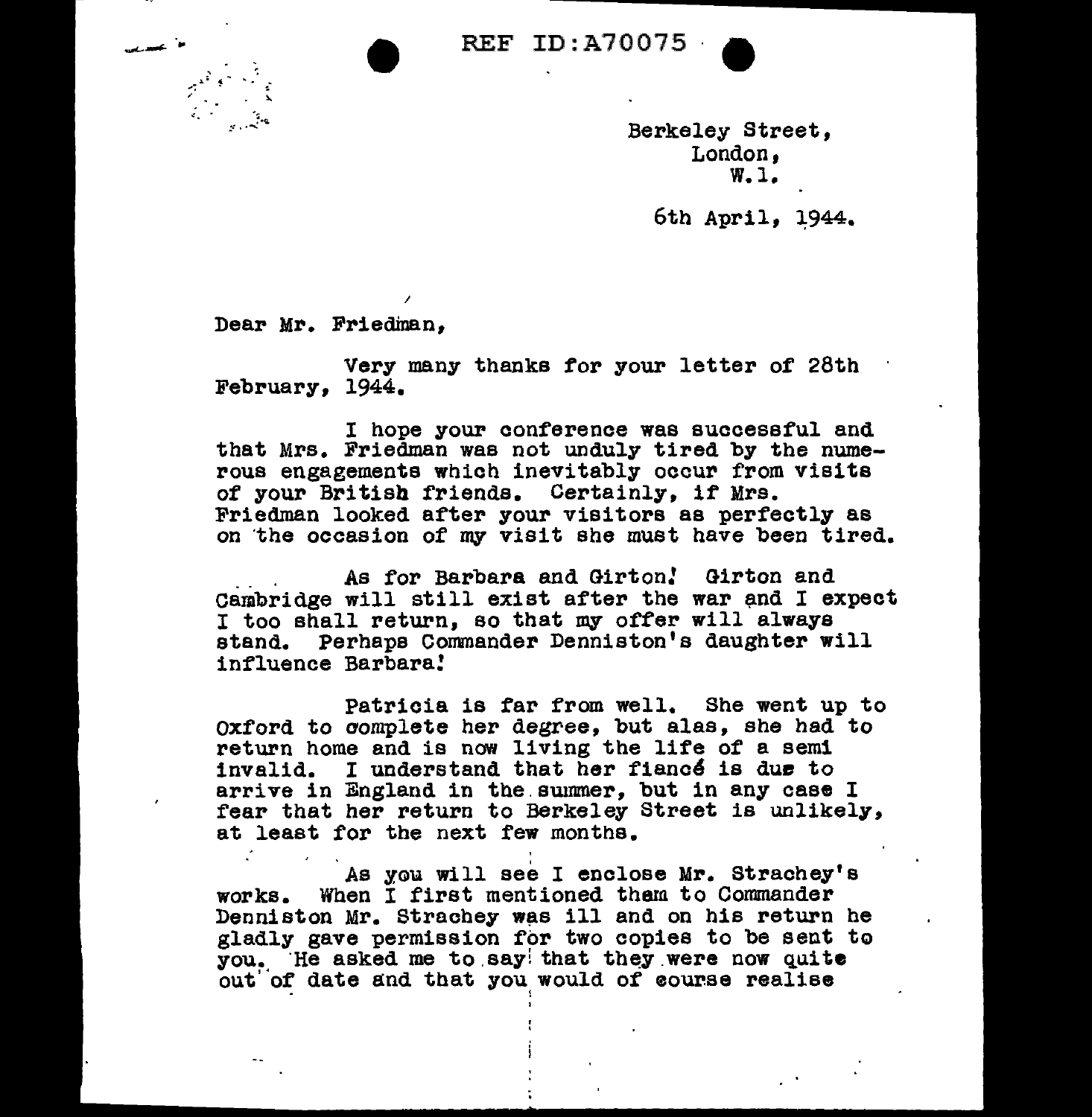

 $2<sup>-</sup>$ 

this. Anyway, I am sure you will welcome them as an addition to your very fine cryptographic library.

:Magniac's "Loopy Limericks" presents a problem. I called on the publishers but as you know the whole of Paternoster Row was destroyed in 1940 and with it Jarrold's stock of publications. However, I have asked them to note your request and have told my friends to watch out for it and I have every hope of success.

My best wishes to Mrs. Friedman.·

'

Sincerely,

P.W. gilly

'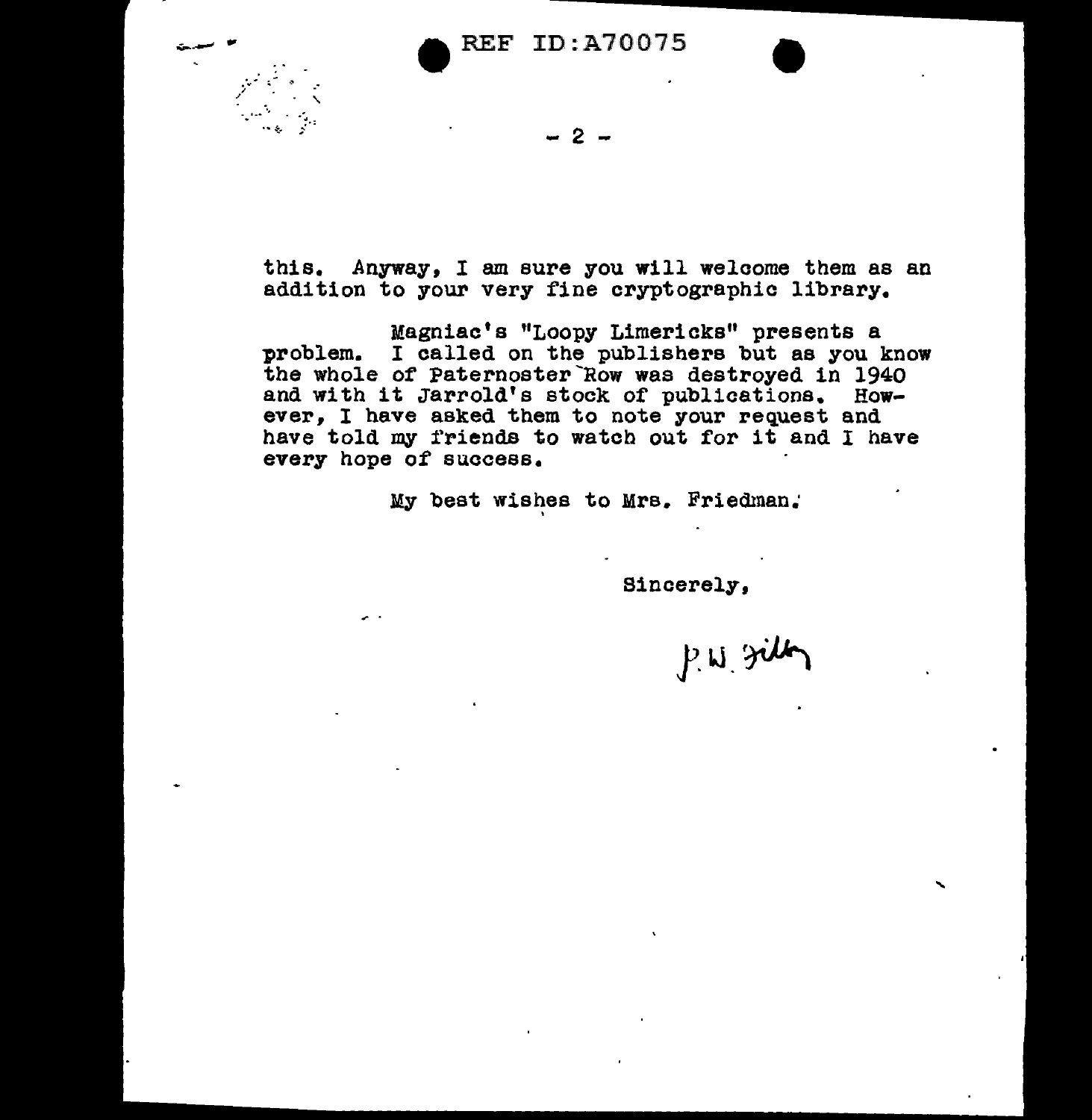SPSIS-3

•,

28 February 1944

Dear Captain Filby:

 $\mathcal{L}_{\rm{max}}$ 

I have two of 7our letters nov. one of December 29 and the other of January 26. The latter having arrived just the other day.

Both Mrs. Friedman and I are very glad that you had such a happy time while in Washington and that we had a small part in making it so. We are pleased to learn that our book-plate is now embalmed properly in the Cambridge University Library. We have not yet dared to bring up the subject of Girton so far as Barbara is concerned because *of* the enthusiastic responses which vould no doubt ensue to be followed thereafter by a mild schizophrenic dichotomy induced by her being torn between tvo desires. She la that sort *ot* child.

I have a hazy idea that Commander Denniston did give ups a copy of the form which is signed by your people but I am africal I would have difficulty in locating it. However. you may forget about it as well as a copy of "Dora". It is good of you to keep looking for the items which you thought<br>you might be able to find for me. I am, of course, especially you might be able to find for me. I am, of course, especially interested in getting a copy of Mr. Stratchey's vork and hope you will keep after it. I can add one further item that you might be able to find in some book-shop. One of our lads bought a copy in Brisbane and tells me that was the only one available. I will attach the title and publisher to this letter.

We are looking rorvard with a great deal *ot* pleasure to seeing Commander Travis, Colonel Tiltman and the others who are coming to our conference which will open within a **few days.** We hope to get through a good dell of important work for the future. work for the future.

f thad a very nice letter from Patricia the other day<sup>ter</sup> and I am going to answer it the first moment I get a chance. I am very happy to learn that she is better and hope that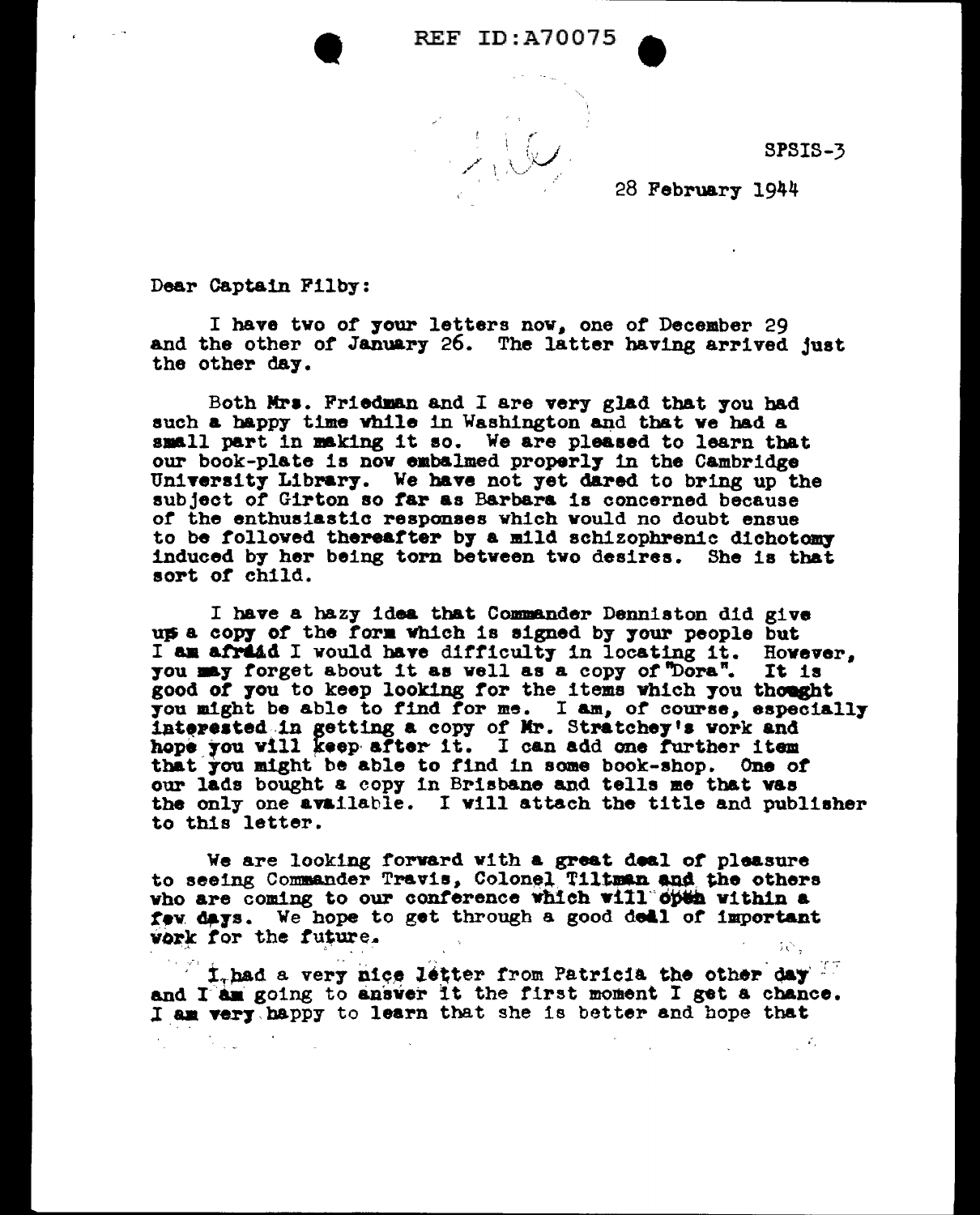**REF ID: A70075** 

she will be well enough to join your group in April as she anticipates.

Please give my very best greetings to everybody at<br>Berkeley Street and especially to Commander Denniston. Tell<br>Thornet I will write to him soon to thank him for his note of appreciation.  $\mathcal{A}^{\mathcal{A}}$  ,  $\mathcal{A}^{\mathcal{A}}$  ,  $\mathcal{A}^{\mathcal{A}}$ 

**Cordially yours,** 

 $\sim 0.1$ 

 $\mathcal{F}_{\mathbf{a}}^{(N)}$  .  $\mathcal{L}=\mathcal{L}^2(\mathbb{Z}^N)$  .  $\mathcal{L}$  $\sim 10^{-10}$  $\rightarrow$ 

> $M_{\rm H}$  ,  $\sim$  $\sim 10^{-10}$

 $\sim$  0.0  $\leq$   $\sim$ 

 $\mathbb{R}^{n\times n}$ 

Captain P. W. Filby<br>Berkeley Street

 $\ddot{\phantom{a}}$ 

 $\mathcal{L}^{\pm}$ 

 $\sim 100$  km s  $^{-1}$  $\sim 100$  $\label{eq:2.1} \frac{1}{2} \int_{\mathbb{R}^3} \frac{d\mu}{\mu} \frac{d\mu}{\mu} \frac{d\mu}{\mu} = \frac{1}{2} \int_{\mathbb{R}^3} \frac{d\mu}{\mu} \frac{d\mu}{\mu} \frac{d\mu}{\mu} = \frac{1}{2} \int_{\mathbb{R}^3} \frac{d\mu}{\mu} \frac{d\mu}{\mu} \frac{d\mu}{\mu} = \frac{1}{2} \int_{\mathbb{R}^3} \frac{d\mu}{\mu} \frac{d\mu}{\mu} \frac{d\mu}{\mu} = \frac{1}{2} \int_{\$ ğ.  $\label{eq:2} \frac{1}{\sqrt{2}}\int_{\mathbb{R}^3}\frac{1}{\sqrt{2}}\left(\frac{1}{\sqrt{2}}\right)^2\frac{1}{\sqrt{2}}\left(\frac{1}{\sqrt{2}}\right)^2\frac{1}{\sqrt{2}}\left(\frac{1}{\sqrt{2}}\right)^2\frac{1}{\sqrt{2}}\left(\frac{1}{\sqrt{2}}\right)^2.$  $\sim 10^7$ 

 $\mathcal{L}^{\mathcal{L}}(\mathbf{A})$  and  $\mathcal{L}^{\mathcal{L}}(\mathbf{A})$  and

 $\sim 10^{-10}$  km s  $^{-1}$  $\sim 30\,M_\odot$  $\frac{1}{2}$  is  $\frac{1}{2}$  .  $\sim 10^{11}$  $\sim 10^{11}$  m  $^{-1}$  $\alpha$  ,  $\alpha$  ,  $\beta$  ,  $\alpha$  $\mathcal{A}$ 

 $\sim 10^6$ 

 $\Delta \sim 10^{-11}$  $\epsilon_{\rm{max}}$  $\mathcal{L}^{\text{max}}(\mathcal{L}^{\text{max}})$  $\mathbb{R}^2$ 

 $\ddot{\phantom{a}}$ 

 $\mathcal{L}_{\text{max}}$  and  $\mathcal{L}_{\text{max}}$  and  $\mathcal{L}_{\text{max}}$  $\mathcal{L}^{\text{max}}_{\text{max}}$  and  $\mathcal{L}^{\text{max}}_{\text{max}}$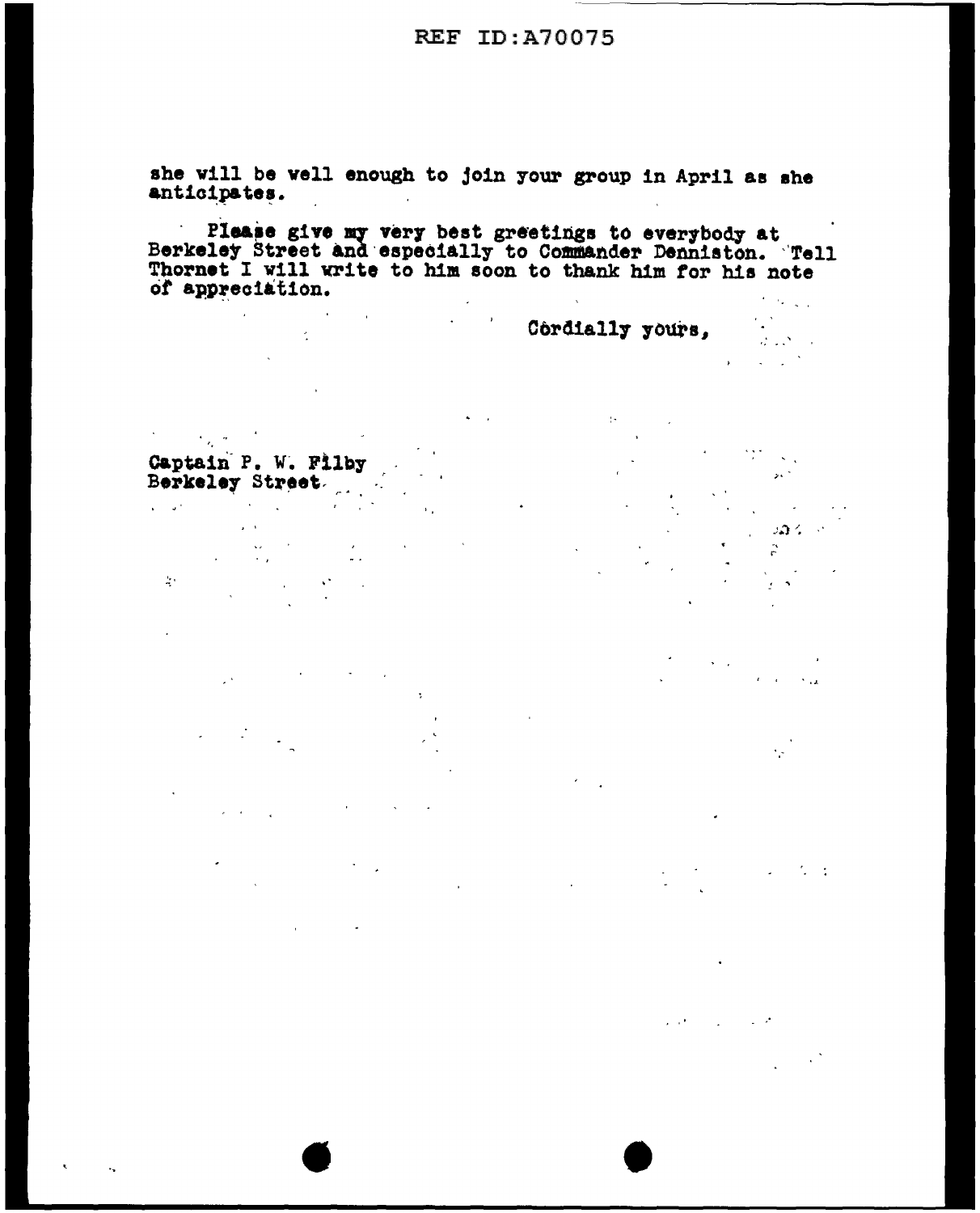## • REF ID.:AJ0075 REF ID:A70075

she will be well enough to join your group in April as she anticipates.

Please give my very best greetings to everybody at Berkeley Street and especially to Commander Denniston. Tell Thornet I will write to him soon to thank him for his note of appreciation.

...

Gordially yours,

Captain P. W. Filby Berkeley Street

P.S. The book I refer to above is by "A. Magniae" published "Soopy Limericks" Sarroldo, Ste, 34 Palemonter Row, E.C. 4. Dec on publication was 2/shillings.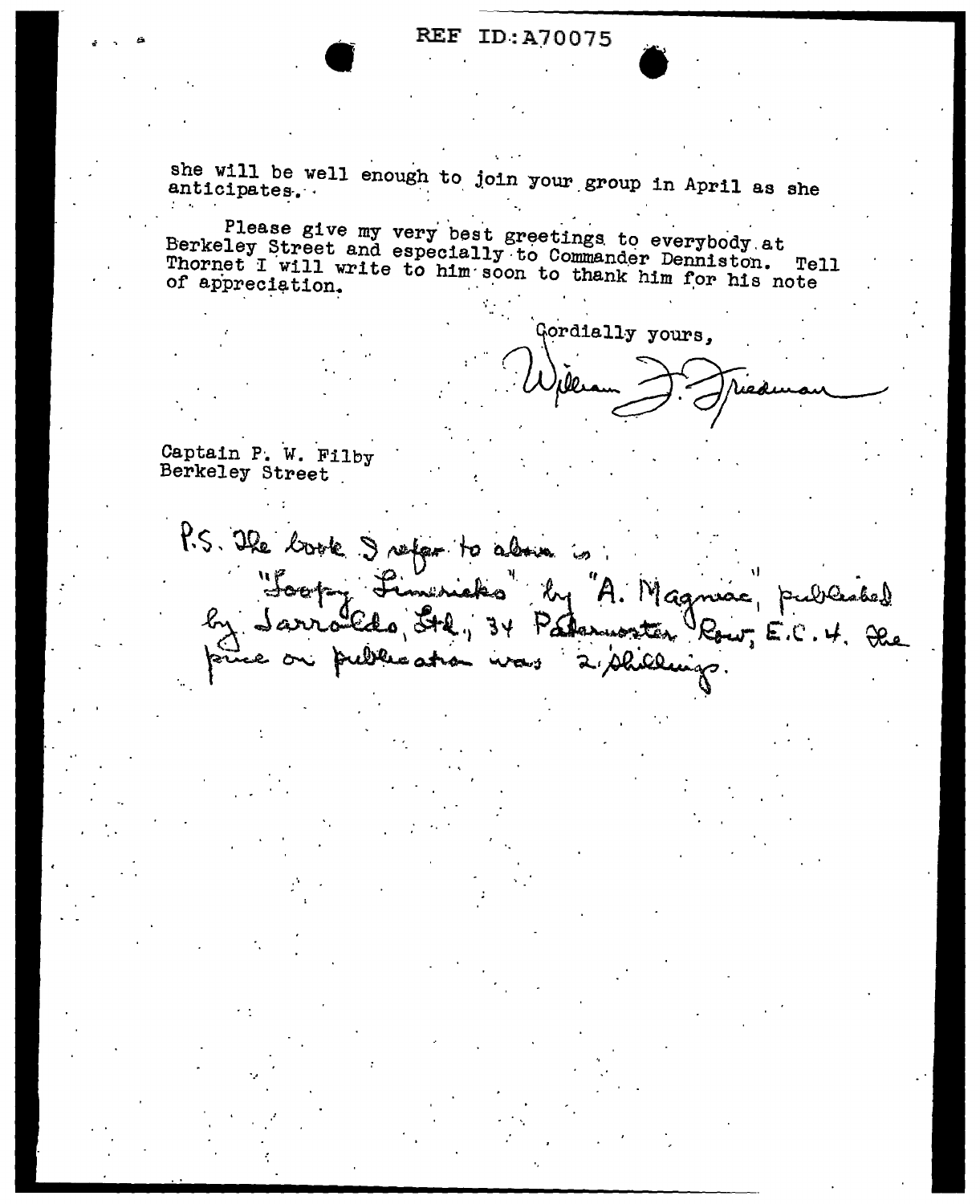ین <sub>ک</sub>ے نہ REF By A70875m Rd, Cambridge. 29 Occ. 1943. Dear Mr & Mrs Inedman, I hasten to thank you for your great kindness during my visit an Washington. As you know we were taken about puite afew times, but would<br>You mind if I told you the two occasions at your house were. the most memorable of my vioit? I could write at much length extalling the virtus of these evenings, but Iknow you realised how much gingoyed it all. You dook plate now rests safe in the Cambridge Univ. Library. Those to get me or time invits to add to Your collection. Those Thave influenced This Prideman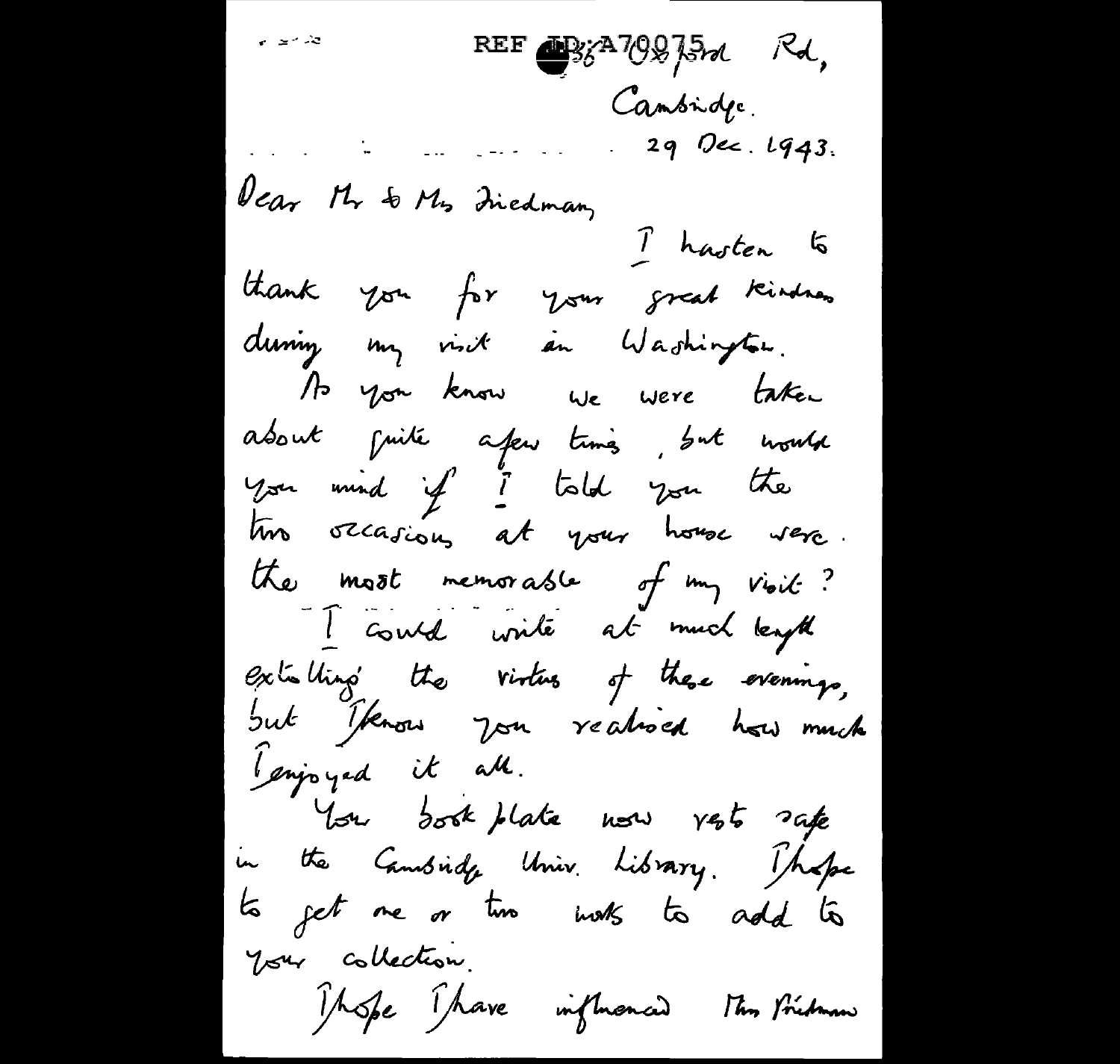in favour of REEL INTOOZEn arriver. her of a Welcome if the comes here. - Thank-you sagain pa  $252$ great kindres. All good wides for 1944. Jours duchel, P.W. Filty.